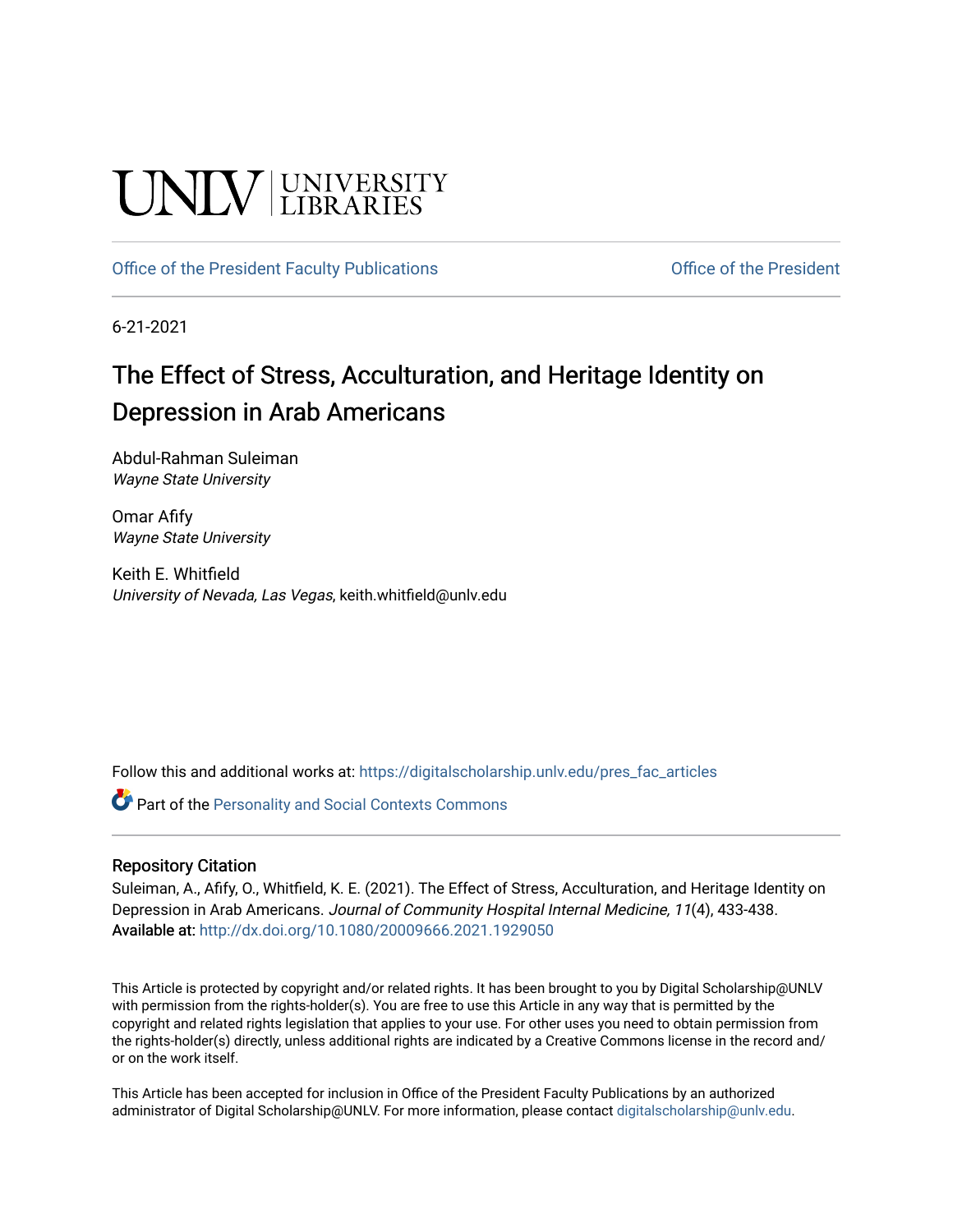



**Journal of Community Hospital Internal Medicine Perspectives**

**ISSN: (Print) (Online) Journal homepage:<https://www.tandfonline.com/loi/zjch20>**

# **The Effect of Stress, Acculturation, and Heritage Identity on Depression in Arab Americans**

**Abdul-Rahman Suleiman, Omar Afify & Keith E. Whitfield**

**To cite this article:** Abdul-Rahman Suleiman, Omar Afify & Keith E. Whitfield (2021) The Effect of Stress, Acculturation, and Heritage Identity on Depression in Arab Americans, Journal of Community Hospital Internal Medicine Perspectives, 11:4, 433-438, DOI: [10.1080/20009666.2021.1929050](https://www.tandfonline.com/action/showCitFormats?doi=10.1080/20009666.2021.1929050)

**To link to this article:** <https://doi.org/10.1080/20009666.2021.1929050>

8 © 2021 The Author(s). Published by Informa UK Limited, trading as Taylor & Francis Group on behalf of Greater Baltimore Medical Center.



Published online: 21 Jun 2021.

 $\overline{\mathscr{L}}$  [Submit your article to this journal](https://www.tandfonline.com/action/authorSubmission?journalCode=zjch20&show=instructions)  $\mathbb{Z}$ 

**III** Article views: 178



[View related articles](https://www.tandfonline.com/doi/mlt/10.1080/20009666.2021.1929050) C



[View Crossmark data](http://crossmark.crossref.org/dialog/?doi=10.1080/20009666.2021.1929050&domain=pdf&date_stamp=2021-06-21)<sup>C</sup>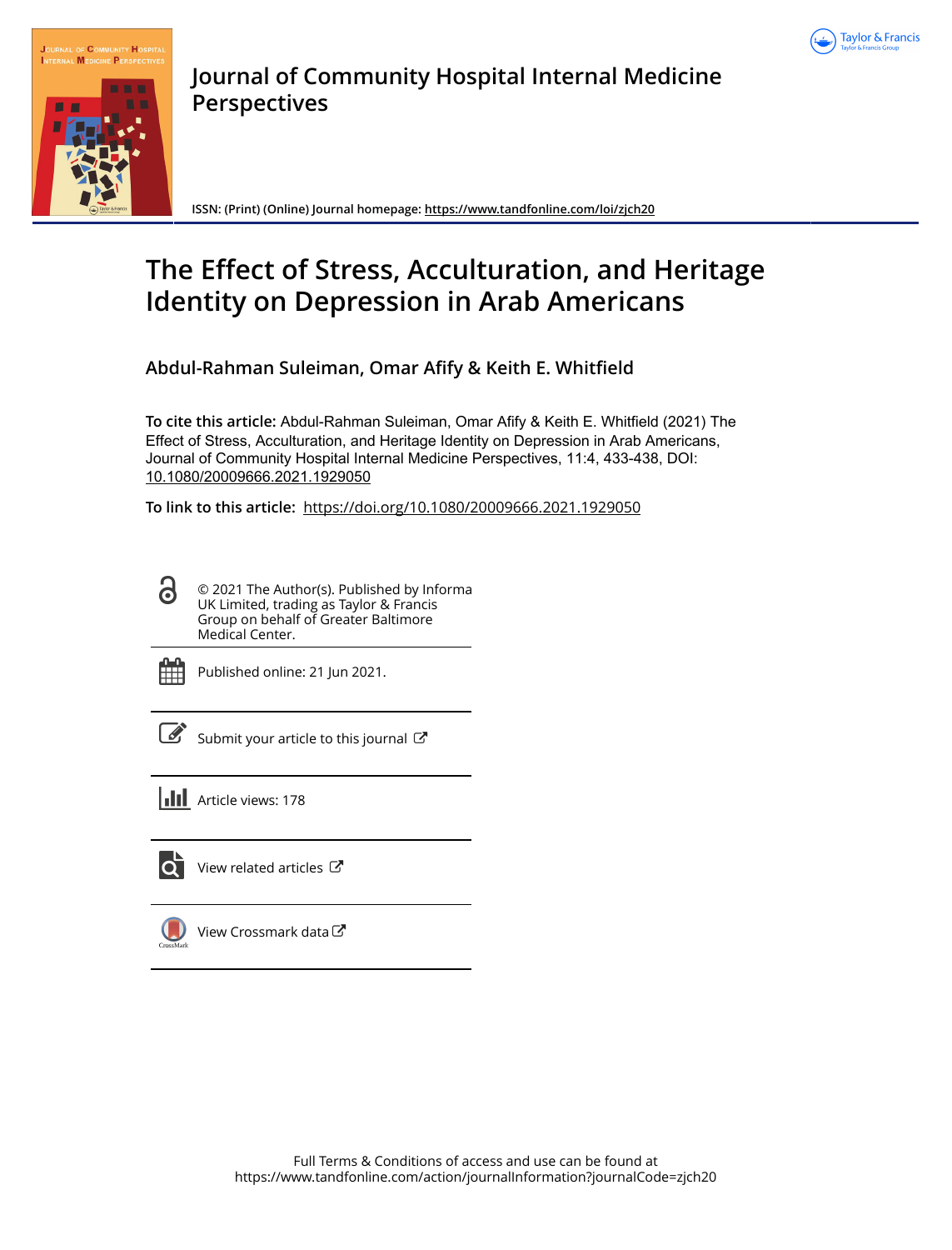**a** OPEN ACCESS **D** Check for updates

# **The Effect of Stress, Acculturation, and Heritage Identity on Depression in Arab Americans**

#### Abdul-Rahma[n](http://orcid.org/0000-0002-4540-4741) Suleim[a](#page-2-0)n D<sup>a</sup>, Omar Afify<sup>a</sup> and Keith E. Whitfield<sup>b</sup>

<span id="page-2-0"></span>ªSchool of Medicine, Wayne State University, Detroit, USA; <sup>b</sup>Department of Psychology, University of Nevada Las Vegas, Las Vegas, USA

#### **ABSTRACT**

**Introduction:** Arab Americans are significantly affected by depression with prevalence as high as 50%. Our study assesses whether unique causes of depression such as stress, acculturation, and heritage identity play a role in the high prevalence of depression in Arab Americans.

**Methods:** We surveyed 142 self-identified Arab Americans using a convenience model. Participants answered questions about their level of perceived stress, everyday discrimination, and acculturative stress. They also answered questions regarding their level of acculturation and heritage identity. Finally, participants answered questions regarding their depressive symptoms. A score of 16+ on the depression scale was used as the cut-off for depression.

**Results:** The prevalence of depression in our sample was 60%. In our logistic regression model adjusted for age, sex, BMI and education, we found that perceived stress (OR = 1.21, 95% CI 1.10, 1.33, p < 0.01) and acculturative stress (OR = 1.02, 95% CI 1.00, 1.05, p < 0.05) were associated with greater odds of having depression in Arab Americans. We did not find that everyday discrimination, acculturation, or heritage identity were associated with depression in Arab Americans ( $p > 0.05$ ).

**Conclusions:** Our study shows that perceived stress and acculturative stress increase the odds of depression in Arab Americans and therefore may play a role in the high prevalence of depression in this population. We hope our findings inform clinicians on the important underlying causes that may be causing depression in their Arab American patients.

#### **1. Introduction**

Arab Americans are a growing ethnic minority with a population nearing 4 million[\[1](#page-6-0)]. Despite their large size, there is a dearth of knowledge regarding the health of Arab Americans. This is concerning as emerging evidence suggests that Arab Americans are particularly affected by depression with prevalence shown to be as high as 50% [[2\]](#page-6-1). Yet, few studies have looked into unique causes of depression in Arab Americans. This is important as studies have shown that factors such as stress and acculturation may play a role in the prevalence of depression in Arab Americans and other minority groups [\[3](#page-6-2)[,4](#page-6-3)].

Stressors that may be associated with depression in Arab Americans include the feeling of being stressed (perceived stress), stress as a result of discrimination experienced daily (everyday discrimination), and stress associated with the process of acculturating to a new culture (acculturative stress). These stressors have been previously implicated in the development of poor mental health in Arab Americans [[4–6](#page-6-3)]. For example, everyday discrimination has been found to be associated with psychological distress and depression in Arab Americans [[4,](#page-6-3)[7,](#page-6-4)[8\]](#page-6-5). Additionally, acculturative stress has been found to be associated with depression

**ARTICLE HISTORY** Received 13 April 2021 Accepted 10 May 2021

**KEYWORDS** Arab American; Stress; Acculturation; Heritage identity; Depression

in a sample of elderly Arab Americans [\[5](#page-6-6)]. Despite the increasing evidence linking stress with mental health in Arab Americans, no study has attempted to examine the effect of all three of these components of stress on depression in Arab Americans.

Mainstream identity (acculturation) and heritage identity are important factors that may be associated with depression in Arab Americans. Acculturation is the process by which immigrants assimilate to mainstream culture [\[9](#page-6-7)]. Acculturation has been previously found to predict better health-related behaviors and physical activity in Arab Americans and other minorities [\[2](#page-6-1),[9,](#page-6-7)[10](#page-6-8)]. Additionally, findings regarding the effect of acculturation on depression have been mixed with both deleterious and protective effects reported in other minorities [[11,](#page-6-9)[12](#page-6-10)]. Unfortunately, however, only two studies have examined the potential effect acculturation may have on Arab American mental health [\[3](#page-6-2),[13\]](#page-6-11). Furthermore, only one directly looked at the effect it may have on depression in specific and none have examined if greater heritage identity was associated with depression in Arab Americans [\[3](#page-6-2)]. As a result, evidence regarding the effects of acculturation and heritage identity on depression in Arab Americans remains limited.

**CONTACT** Abdul-Rahman Suleiman **&** Amsuleiman9@gmail.com **B** School of Medicine, Wayne State University, 540 E. Canfield, Detroit, MI 48201 © 2021 The Author(s). Published by Informa UK Limited, trading as Taylor & Francis Group on behalf of Greater Baltimore Medical Center.

This is an Open Access article distributed under the terms of the Creative Commons Attribution-NonCommercial License (http://creativecommons.org/licenses/by-nc/4.0/), which permits unrestricted non-commercial use, distribution, and reproduction in any medium, provided the original work is properly cited.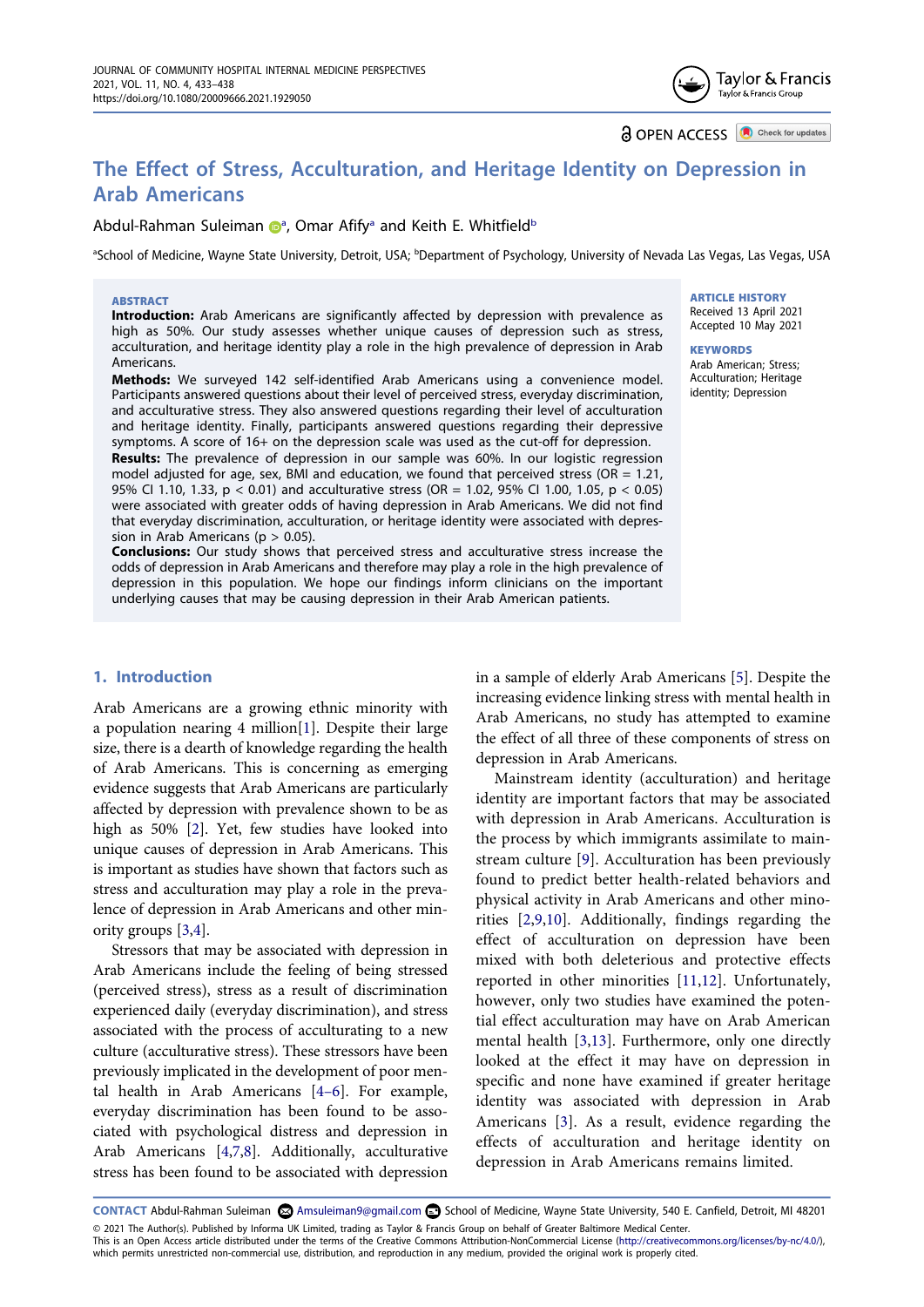The objective of our study is to assess the effect of stress, acculturation, and heritage identity on depression in Arab Americans. We hypothesize that greater levels of stress such as perceived stress, everyday discrimination, and acculturative stress are associated with higher odds of having depression in Arab Americans. Additionally, we hypothesize that greater acculturation (mainstream identity) predicts lower odds of having depression, whereas greater heritage identity predicts higher odds of having depression in Arab Americans.

#### **2. Methods**

#### *2.1. Study design and sample*

This is a cross-sectional study with a convenience sample comprised of adults from the Detroit metropolitan area (DMA) aged 18 and older who selfidentified as Arab American. We selected the Detroit metropolitan area (DMA) for our recruitment because it has the highest density of Arab Americans in the country [[14\]](#page-6-12). Participants were recruited at the Arab Community Center for Economic and Social Services (ACCESS) facility in Dearborn, Michigan. ACCESS is a non-profit 501c3 that provides economic, social, and health services for the Arab American community [[4\]](#page-6-3).

Study personnel provided interested volunteers with a verbal and written explanation of the study in their preferred language of either English or Arabic. Participation in the study was anonymous and all participants provided verbal informed consent prior to their participation. Upon completion of the survey, including having their anthropometric measurements taken, they received a 25 USD gift card. Our research was approved by the Wayne State University institutional review board and all procedures followed were in accordance with the ethical standards of the IRB and the Helsinki Declaration of 1975, as revised in 2000.

The survey consisted of standardized questions regarding basic demographics, and validated instruments measuring stress, acculturation, heritage identity, and depression. The survey was translated to Modern Standard Arabic by the University of Massachusetts Amherst Translation Center. Subjects were allowed to choose whether to take the questionnaire in English or Arabic. Assistance was provided by study personnel who spoke both Arabic and English fluently.

#### *2.2. Study measures*

Our primary outcomes measured were stress, acculturation, heritage identity, and depression. To measure stress, participants filled out questions assessing perceived stress, everyday discrimination, and acculturative stress.

Perceived stress was measured using Dr. Cohen's 14-item perceived stress scale (PSS) measuring participants perception of the stress in their lives [[15\]](#page-6-13). The PSS is a validated scale previously used in various large-scale population surveys. Scores from each item were summed into a total perceived stress score ranging from 0 to 56. The internal consistency of the PSS in our study was sufficient (Cronbach's coefficient alpha =  $0.55$ ).

Everyday discrimination was measured using Dr. William's 9-item everyday discrimination scale (EDS). The EDS was designed to measure chronic day-to-day experiences with discrimination instead of more acute or structural discrimination [\[16](#page-6-14)]. EDS has been validated and used previously in population surveys of the Arab American community [\[4](#page-6-3)]. An average of the scores from each item was calculated and ranged from 1 to 6. The internal consistency of the EDS was excellent (Cronbach's coefficient alpha  $= 0.93$ ).

Acculturative stress was measured using an adapted form of Dr. Mena and Dr. Padilla's 24-item social, attitudinal, familial, and environmental acculturative stress scale (SAFE-R) [\[17\]](#page-6-15). SAFE-R was adapted and validated by Dr. Amer to measure acculturative stress in Arab Americans [\[17](#page-6-15),[18\]](#page-6-16). Scores from each item were summed into a total SAFE-R score ranging from 0 to 120. The internal consistency of the SAFE-R was excellent (Cronbach's coefficient alpha =  $0.94$ ).

We measured acculturation with Dr. Amer's modified 20-item Vancouver index of acculturation scale (VIA-A). VIA-A consists of 10 items that measure mainstream identification and 10 items that measure heritage identification in Arab Americans [[18,](#page-6-16)[19](#page-6-17)]. The VIA-A has been adapted for and validated in Arab Americans [\[18](#page-6-16)]. An average of the scores from each item measuring heritage identity was calculated. Additionally, all items measuring mainstream identity were also averaged. Averages for both heritage and mainstream identification ranged from 1 to 5. The internal consistency of the VIA-A was strong (Cronbach's coefficient alpha = 0.92).

Depression was measured using the Center for Epidemiological Studies – Depression (CES-D) 20 item scale [\[20](#page-6-18)]. We selected the CES-D scale because it has been found to be a validated and highly reliable measure of depression in Arab Americans [\[4](#page-6-3),[21–23](#page-6-19)]. In the CES-D, 16 questions measure depressive symptoms and 4 measure positive affect. Scores per item ranged from 0 to 3, and the 4 questions measuring positive affect were reverse coded to have scores ranging from 3 to 0. We summed the scores from the 20 questions measuring depressive symptoms into a total depression score ranging from 0 to 60. We calculated the prevalence of depression in our sample using the CES-D's recommended cutoff score for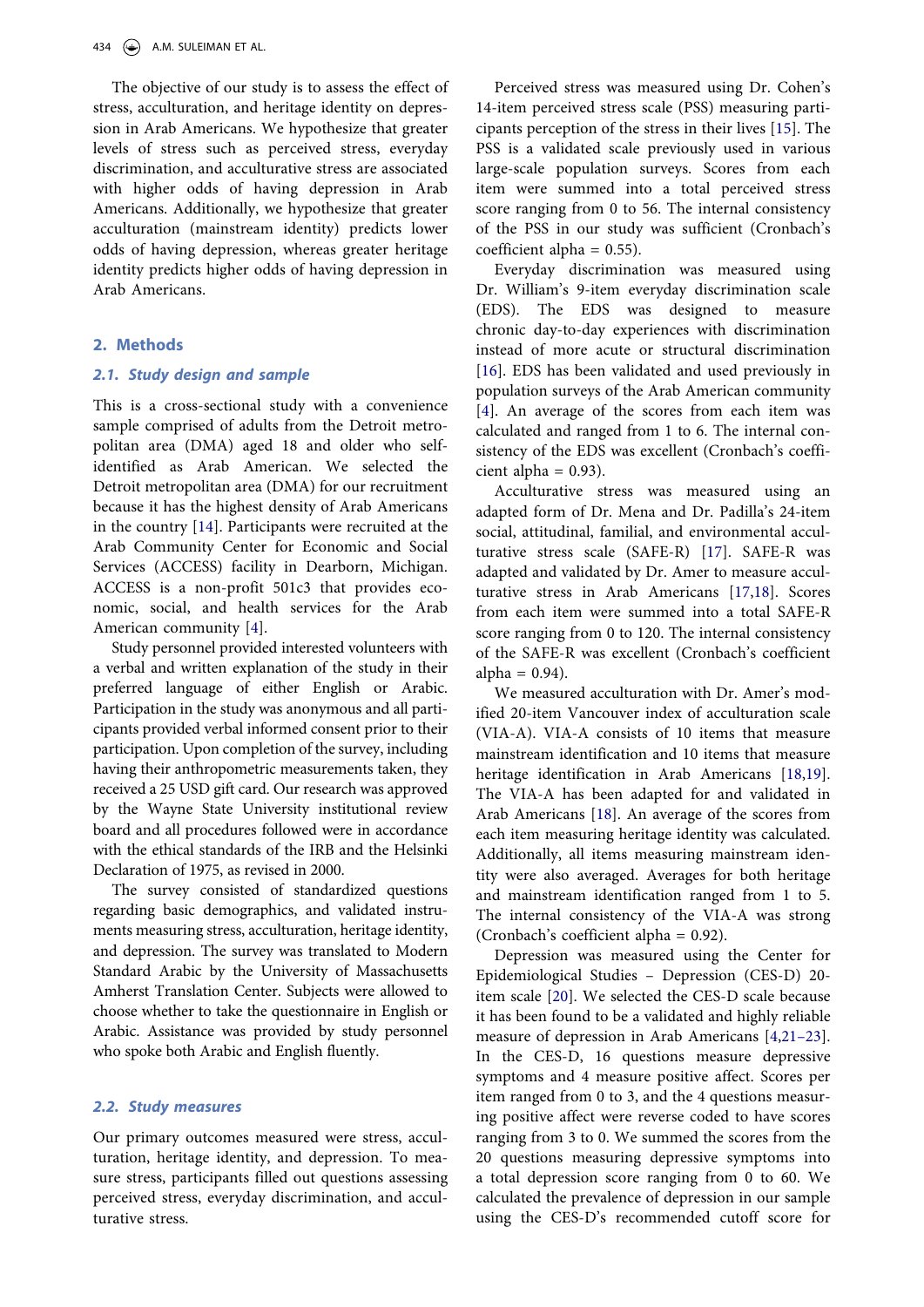depression of 16 or greater [\[24](#page-7-0)]. The internal consistency of the CES-D scale in our sample was reliable (Cronbach's coefficient alpha = 0.87).

The demographic variables we collected included the following: age, sex, religion, marital status, country of birth, whether participant is an immigrant or not, language spoken at home, employment status, and education level. We also collected anthropometric measurements consisting of height and weight of the individuals. We used height and weight to then calculate the BMI of all participants.

#### *2.3. Analysis*

Data analysis was conducted using SPSS 27 for Macintosh. Descriptive statistics were conducted on the sample. To test the effects of stress, acculturation, and heritage identity on depression in Arab Americans, we used a binomial logistic regression analysis while controlling for age, sex, BMI, and level of education.

#### **3. Results**

The sample consisted of 142 self-identified Arab Americans. The average age of participants was 39 (SD = 14.1). The sample was 70% women. Participants were predominantly immigrants. The average BMI of participants was  $29$  (SD = 8.0). The average CESD score was 19 with a standard deviation of 9.8. The prevalence of depression in our sample of Arab Americans was 60%. Complete descriptive statistics for the following demographic variables: age, sex, religion, country of birth, immigrant status, language spoken at home, marital status, highest level of education, and employment status can be found in [Table 1](#page-4-0).

#### *3.1. Stress and depression*

In our binomial logistic regression model adjusted for age, sex, BMI and education we found that perceived stress (OR = 1.21, 95% CI 1.10, 1.33,  $p < 0.01$ ) and acculturative stress (OR = 1.02, 95% CI 1.00, 1.05, p < 0.05) were associated with greater odds of having depression in Arab Americans. For every one-unit increase in the total perceived stress or acculturative stress summary scores, the odds of having depression increase by 21% and 2% respectively. With regards to everyday discrimination, we did not find that everyday discrimination predicted depressive symptoms in Arab Americans ( $p > 0.05$ ). Findings are reported in [Table 2](#page-4-1).

<span id="page-4-0"></span>**Table 1.** Descriptive statistics: demographic information.

| י יוכי<br>Variable       | N (%)     |
|--------------------------|-----------|
| Age                      | 140       |
| >39                      | 68 (49%)  |
| $39$                     | 72 (51%)  |
| Sex                      | 140       |
| Male                     | 41 (29%)  |
| Female                   | 99 (71%)  |
| Religion                 | 140       |
| Muslim                   | 131 (94%) |
| Christian                | 8(6%)     |
| Jewish                   | $1(1\%)$  |
| <b>Marital Status</b>    | 141       |
| Never Married            | 37 (26%)  |
| Divorced                 | 10 (7%)   |
| Separated                | 4(3%)     |
| Widowed                  | 14 (10%)  |
| Married                  | 76 (54%)  |
| <b>Country of Birth</b>  | 135       |
| Iraq                     | 47 (35%)  |
| <b>USA</b>               | 20 (15%)  |
| Lebanon                  | 18 (13%)  |
| Syria                    | 18 (13%)  |
| Yemen                    | 17 (13%)  |
| Other                    | 15 (11%)  |
| <b>Immigrant</b>         | 138       |
| Yes                      | 103 (75%) |
| No                       | 35 (25%)  |
| Language Spoken at Home  | 139       |
| Arabic                   | 92 (66%)  |
| Arabic, English          | 29 (21%)  |
| English                  | 14 (10%)  |
| Other                    | 4 (3%)    |
| <b>Employment Status</b> | 140       |
| Unemployed               | 81 (58%)  |
| Employed                 | 59 (42%)  |
| <b>Education Level</b>   | 138       |
| None                     | 6(4%)     |
| Grades 1-8               | 22 (16%)  |
| High School              | 57 (41%)  |
| College                  | 47 (34%)  |
| <b>Grad School</b>       | 6(4%)     |

<span id="page-4-1"></span>**Table 2.** Binomial logistic regression results: stress and depression.

|                                | <b>Total Sample</b> |             |             |  |
|--------------------------------|---------------------|-------------|-------------|--|
|                                |                     | 95% CI      |             |  |
| Predictors                     | OR                  | Lower bound | Upper Bound |  |
| <b>Perceived Stress</b>        | $1.21***$           | 1.10        | 1.33        |  |
| <b>Everyday Discrimination</b> | 1.81                | 0.85        | 3.84        |  |
| <b>Acculturative Stress</b>    | $1.02*$             | 1.00        | 1.05        |  |
| Age                            | $1.05*$             | 1.01        | 1.09        |  |
| Sex                            | $3.84*$             | 1.30        | 11.35       |  |
| <b>BMI</b>                     | 0.97                | 0.91        | 1.03        |  |
| Education                      | 0.95                | 0.56        | 1.59        |  |

 $OR = Odds$  Ratio, 95% CI = 95% confidence interval, BMI = Body Mass Index.

 $* = p < .05, ** = p < .01.$ 

## *3.2. Acculturation, heritage identity, and depression*

In our binomial logistic regression model adjusted for age, sex, BMI and education we did not find that mainstream or heritage identity were significantly associated with depression in Arab Americans  $(p > 0.05)$ . Findings are reported in [Table 3](#page-5-0).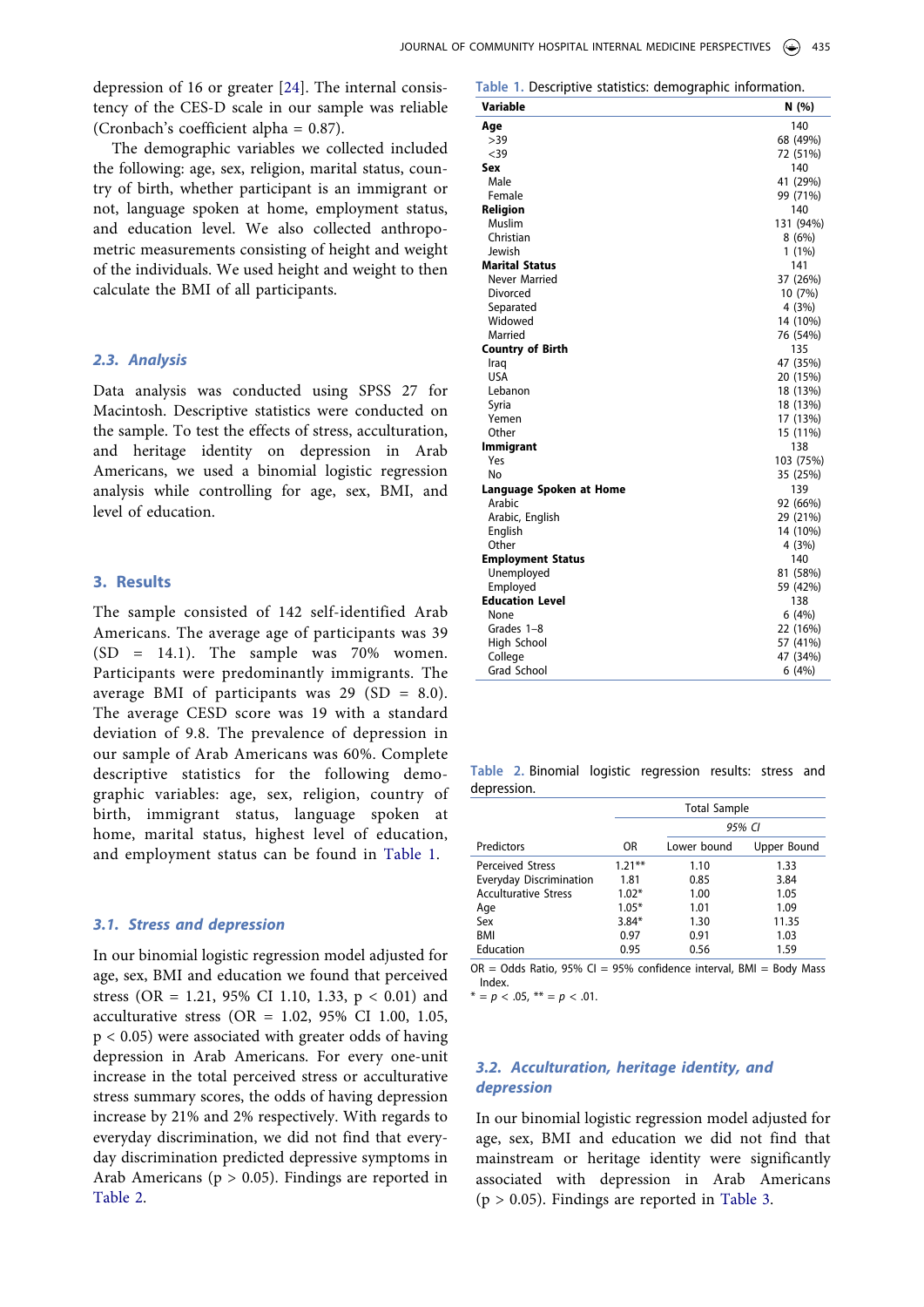<span id="page-5-0"></span>**Table 3.** Binomial logistic regression results: acculturation and depression.

|                     |      | Total sample |             |  |
|---------------------|------|--------------|-------------|--|
|                     |      | 95% CI       |             |  |
| Predictors          | ΟR   | Lower bound  | Upper Bound |  |
| Heritage Identity   | 0.78 | 0.37         | 1.65        |  |
| Mainstream Identity | 1.19 | 0.58         | 2.42        |  |
| Age                 | 1.02 | 0.99         | 1.05        |  |
| Sex                 | 2.11 | 0.93         | 4.83        |  |
| BMI                 | 0.98 | 0.94         | 1.03        |  |
| Education           | 1.03 | 0.68         | 1.56        |  |

 $OR = Odds$  Ratio, 95% CI = 95% confidence interval, BMI = Body Mass Index.

 $* = p < .05, ** = p < .01.$ 

#### **4. Discussion**

The objective of this study was to better understand the impact of stress, acculturation, and heritage identity on depression in Arab Americans. We found that 60% of our sample may have depression, which is higher than the 50% prevalence that previous literature has reported [\[22](#page-6-20),[25,](#page-7-1)[26](#page-7-2)]. Additionally, we found that perceived stress and acculturative stress are associated with greater odds of Arab Americans having depression. We found no significant effect of everyday discrimination, acculturation, or heritage identity on depression in Arab Americans.

Previous literature has shown an association between stress and the prevalence of depression [[4–6](#page-6-3)[,27](#page-7-3)]. For example, Flores et al reported that perceived stress independently predicted depression in Mexican-American adults [\[28\]](#page-7-4). With regards to everyday discrimination, Johnson-Lawrence et al found that discrimination was associated with greater odds of developing depression in African Americans [\[29](#page-7-5)]. Interestingly, Johnson-Lawrence et al found that education was protective against the effects of discrimination in men but not women [[29\]](#page-7-5). Additionally, Pachter et al showed also showed that discrimination was associated with greater odds of depression [\[30](#page-7-6)]. Interestingly, they also found the ethnicity moderates the effect on mental health outcomes [[30\]](#page-7-6). As it relates to Arab Americans, Kader et al showed that everyday discrimination was associated with greater odds of depression [[4\]](#page-6-3). Finally, acculturative stress has also been found to be associated with depression in Korean, Chinese, and Latino Puerto Ricans [\[31–33](#page-7-7)]. With regards to Arab Americans, Wrobel et al found that acculturative stress predicted depression in elderly Arab Americans [\[5](#page-6-6)]. However, Wrobel et al did not examine whether the effect was prevalent in young and middle aged Arab Americans [\[5](#page-6-6)]. With regards to our findings, we replicated the findings of Wrobel et al in our sample of Arab Americans with an average age of 39 suggesting that the effect of acculturative stress on depression in Arab Americans extends beyond the elderly [[5\]](#page-6-6). Furthermore, we replicated the findings of Flores et al

suggesting that perceived stress is also associated with an increase in the odds of developing depression in Arab Americans [\[28\]](#page-7-4). Finally, our findings differ from the findings of Kader et al, as we did not find that everyday discrimination was associated with depression in Arab Americans [\[4](#page-6-3)]. Differences between our findings and Kader et al may be due to the fact that we included other domains of stress such as perceived stress and acculturative stress that may have driven the significant effect of everyday discrimination in their study.

A meta-analysis by Gupta et al found that acculturating towards American culture is protective against the development of depression in Asian Americans [\[11](#page-6-9)]. Whereas, Lorenzo-Blanco et al found that in a sample of Hispanic youth, acculturation was instead detrimental and associated with depression [\[12](#page-6-10)]. With regards to the effects of heritage identity, in a sample of young refugees in Norway, Oppedal et al found that stronger heritage identity was associated with lower depression levels [[34](#page-7-8)]. However, in a sample of US racial and ethnic minority immigrants, Tikhonov et al found no association between heritage identity and depression [[35](#page-7-9)]. As it relates to Arab Americans, Wilson et al found that more acculturated individuals had significantly lower levels of depression compared to non-acculturated individuals [\[3](#page-6-2)]. Unlike Wilson et al, we did not find that acculturation was associated with depression in Arab Americans. Furthermore, our findings on heritage identity most closely replicate the findings of Tikhonov et al suggesting that heritage identity is not associated with depression in Arab Americans and other racial and ethnic minorities [[35](#page-7-9)].

This study faces several limitations. First, our sample is small and was recruited in the ethnic enclave, Dearborn, Michigan and therefore may not accurately represent Arab Americans throughout the country. Second, women comprised the majority of our sample (71%) and therefore there may be a gender bias in our results. Third, the study did not include a formal measure of financial status which may be a confounding variable in our results. Finally, our sample was recruited via a convenience sampling model and therefore there may be a selection bias as the sample consisted of participants seeking economic and health needs at ACCESS.

#### **5. Conclusion**

In summary, we found that perceived stress and acculturative stress increase the odds of having depression in Arab Americans. Everyday discrimination, acculturation, and heritage identity have no effect on depression in Arab Americans. To our knowledge, this study is among the few to look into the effects of stress and acculturation on depression in Arab Americans. Furthermore, this study is the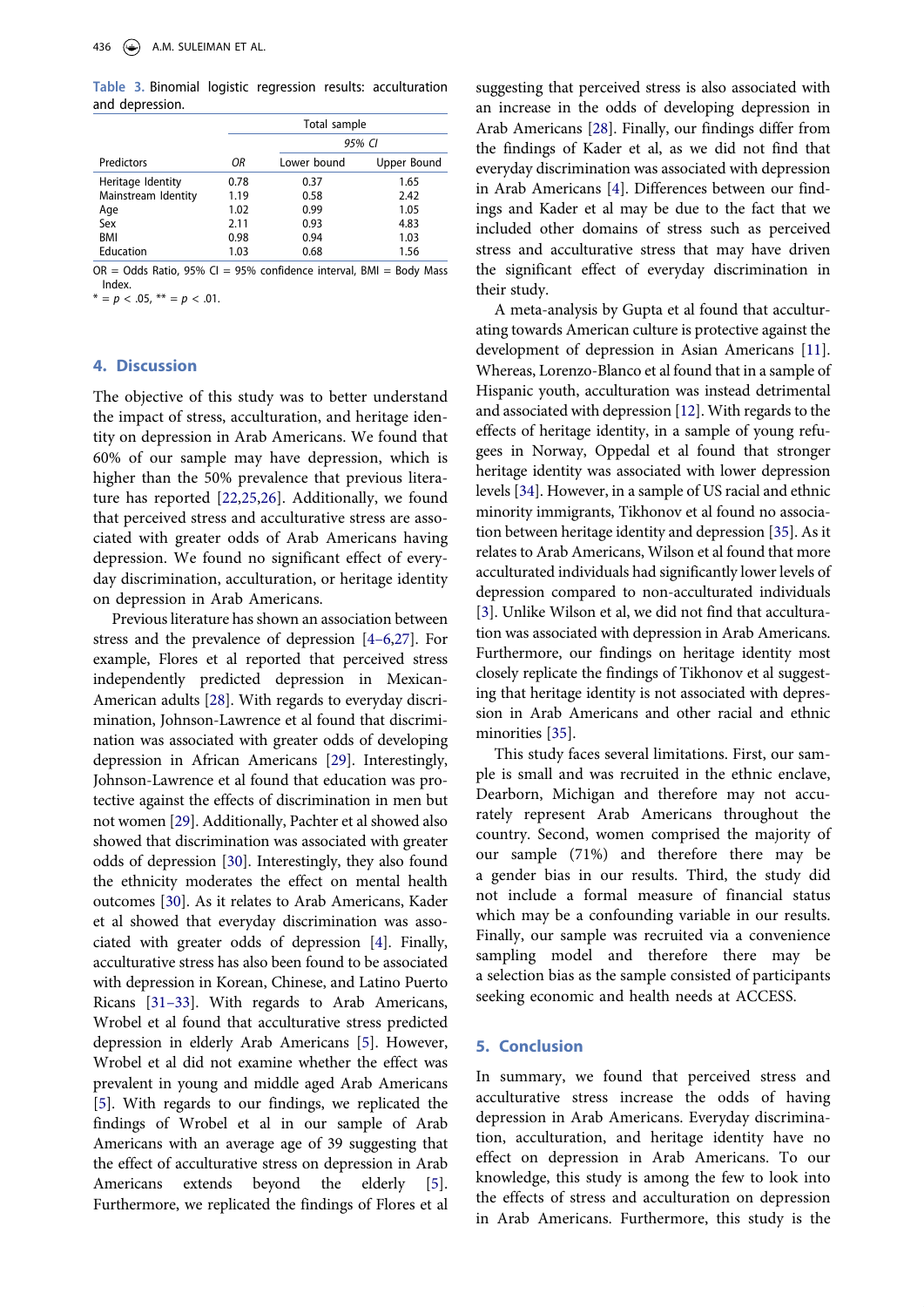first to look into the effects of heritage identity on depression in Arab Americans. Our study adds to an important body of research on the mental health of Arab Americans. We hope our findings inform clinicians on the important underlying causes that may be causing depression in their Arab American patients.

#### **Ethical approval and consent to participate**

Our research was approved by the Wayne State University institutional review board and all procedures followed were in accordance with the ethical standards of the IRB and the Helsinki Declaration of 1975, as revised in 2000. Informed consent was obtained from all individual participants included in the study.

#### **Availability of data and materials**

The datasets used and/or analyzed during the current study are available from the corresponding author on reasonable request.

#### **Disclosure statement**

No potential conflict of interest was reported by the author(s).

#### **Author's Contributions**

AMS: Designed study, conducted analysis, drafted manuscript. OA: Assisted with analysis, drafted manuscript. KEW: Funded study, designed study, assisted with analysis and writing.

#### **Geolocation**

Detroit Metropolitan Area

#### **ORCID**

Abdul-Rahman Suleiman **b** http://orcid.org/0000-0002-4540-4741

#### **References**

- <span id="page-6-0"></span>[1] Arab Americans; demographics. Arab American Institute Foundation. 2008, [[http://www.aaiusa.org/](http://www.aaiusa.org/arab-americans/22/demographics)  [arab-americans/22/demographics](http://www.aaiusa.org/arab-americans/22/demographics)].
- <span id="page-6-1"></span>[2] Abuelezam NN, El-Sayed AM, Galea S. The health of Arab Americans in the USA: an updated comprehensive literature review. Front Public Health. 2018;6 (262). DOI:[10.3389/fpubh.2018.00262](https://doi.org/10.3389/fpubh.2018.00262)
- <span id="page-6-2"></span>[3] Wilson M, Thayer Z. Impact of acculturation on depression, perceived stress and self-esteem in young Middle Eastern American adults. Ann Hum Biol. 2018;45(4):346–353.
- <span id="page-6-3"></span>[4] Kader F, Bazzi L, Khoja L, et al. Perceived discrimination and mental well-being in Arab Americans from southeast Michigan: a cross-sectional study. J Racial Ethn Health Disparities. 2020;7(3):436–445.
- <span id="page-6-6"></span>[5] Wrobel NH, Farrag MF, Hymes RW. Acculturative stress and depression in an elderly Arabic sample. J Cross Cult Gerontol. 2009;24(3):273–290.
- [6] Spruill TM, Butler MJ, Thomas SJ, et al. Association between high perceived stress over time and incident hypertension in black adults: findings from the Jackson . J Am Heart Assoc. 2019;8(21):e012139–e.
- <span id="page-6-4"></span>[7] Padela AI, Heisler M. The association of perceived abuse and discrimination after September 11, 2001, with psychological distress, level of happiness, and health status among Arab Americans. Am J Public Health. 2010;100(2):284–291.
- <span id="page-6-5"></span>[8] Bn U, Birmingham W, Landvatter J, et al. Self-rated health and age-related differences in ambulatory blood pressure: the mediating role of behavioral and affective factors. Psychosom Med. 2020;82(4):402–408.
- <span id="page-6-7"></span>[9] Lara M, Gamboa C, Kahramanian MI, et al. Acculturation and Latino health in the USA: a review of the literature and its sociopolitical context. Annu Rev Public Health. 2005;26:367–397.
- <span id="page-6-8"></span>[10] Tailakh AK, Evangelista LS, Morisky DE, et al. Acculturation, medication adherence, lifestyle behaviors, and blood pressure control among Arab Americans. J Transcult Nurs. 2016;27(1):57–64.
- <span id="page-6-9"></span>[11] Gupta A, Leong F, Valentine JC, et al. A meta-analytic study: the relationship between acculturation and depression among Asian Americans. Am J Orthopsychiatry. 2013;83(2–3):372–385.
- <span id="page-6-10"></span>[12] Lorenzo-Blanco EI, Unger JB, Ritt-Olson A, et al. Acculturation, gender, depression, and cigarette smoking among U.S. Hispanic youth: the mediating role of perceived discrimination. J Youth Adolesc. 2011;40(11):1519–1533.
- <span id="page-6-11"></span>[13] Jadalla A, Lee J. The relationship between acculturation and general health of Arab Americans. J Transcult Nurs. 2012;23(2):159–165.
- <span id="page-6-12"></span>[14] Demographics [database on the Internet]. Arab American Institute. 2012 [cited 2016 Mar 17]. Available from: <http://www.aaiusa.org/demographics>.
- <span id="page-6-13"></span>[15] Cohen S, Kamarck T, Mermelstein R. A global measure of perceived stress. J Health Soc Behav. 1983;24 (4):385–396.
- <span id="page-6-14"></span>[16] Williams DR, Yan Y, Jackson JS, et al. Racial differences in physical and mental health: socio-economic status, stress and discrimination. J Health Psychol. 1997;2(3):335–351.
- <span id="page-6-15"></span>[17] Mena FJ, Padilla AM, Maldonado M. Acculturative stress and specific coping strategies among immigrant and later generation college students. Hispanic J Behav Sci. 1987;9(2):207–225.
- <span id="page-6-16"></span>[18] AmerMM. Arab american mental health in the post September 11 Era: acculturation, stress, and coping. Toledo, ohio : University of Toledo; 2005.
- <span id="page-6-17"></span>[19] Ryder AG, Alden LE, Paulhus DL. Is acculturation unidimensional or bidimensional? A head-to-head comparison in the prediction of personality, self-identity, and adjustment. J Pers Soc Psychol. 2000;79(1):49–65.
- <span id="page-6-18"></span>[20] Radloff LS. The CES-D scale: a self-report depression scale for research in the general population. Appl Psychol Meas. 1977;1(3):385–401.
- <span id="page-6-19"></span>[21] Amer MM, Hovey JD, Fox CM, et al. Initial development of the Brief Arab Religious Coping Scale (BARCS). J Muslim Mental Health. 2008;3(1):69–88.
- <span id="page-6-20"></span>[22] Amer MM, Hovey JD. Anxiety and depression in a post-September 11 sample of Arabs in the USA. Soc Psychiatry Psychiatr Epidemiol. 2012;47(3):409–418.